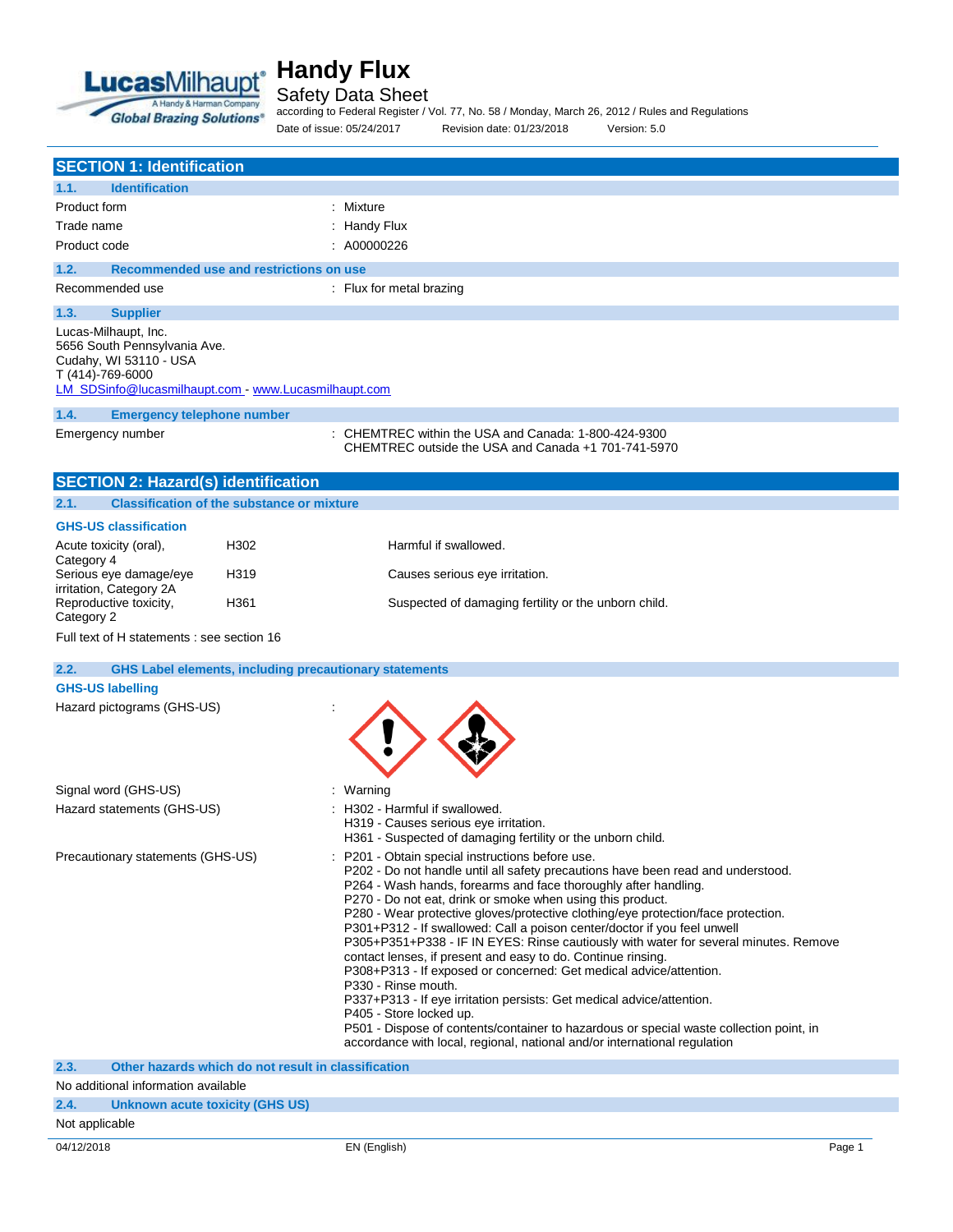## Safety Data Sheet

according to Federal Register / Vol. 77, No. 58 / Monday, March 26, 2012 / Rules and Regulations

|                |                             | <b>SECTION 3: Composition/information on ingredients</b> |                                                               |                           |               |
|----------------|-----------------------------|----------------------------------------------------------|---------------------------------------------------------------|---------------------------|---------------|
| 3.1.           | <b>Substances</b>           |                                                          |                                                               |                           |               |
| Not applicable |                             |                                                          |                                                               |                           |               |
| 3.2.           | <b>Mixtures</b>             |                                                          |                                                               |                           |               |
| Comments       |                             |                                                          | Mixture of salts composed of potassium, borates and flourides |                           |               |
| <b>Name</b>    |                             |                                                          |                                                               | <b>Product identifier</b> | $\frac{1}{2}$ |
|                |                             |                                                          |                                                               |                           |               |
|                | Potassium fluoride (K(HF2)) |                                                          |                                                               | (CAS-No.) 7789-29-9       | $15 - 30$     |

Full text of hazard classes and H-statements : see section 16

| <b>SECTION 4: First-aid measures</b>                                                                                         |                                                                                                                                                                                                                                                          |  |  |
|------------------------------------------------------------------------------------------------------------------------------|----------------------------------------------------------------------------------------------------------------------------------------------------------------------------------------------------------------------------------------------------------|--|--|
| <b>Description of first aid measures</b><br>4.1.                                                                             |                                                                                                                                                                                                                                                          |  |  |
| First-aid measures general                                                                                                   | : Call a physician immediately.                                                                                                                                                                                                                          |  |  |
| First-aid measures after inhalation                                                                                          | : Remove person to fresh air and keep comfortable for breathing. Call a physician immediately.<br>Call a doctor.                                                                                                                                         |  |  |
| First-aid measures after skin contact                                                                                        | Rinse skin with water/shower. Take off immediately all contaminated clothing. Call a physician<br>immediately.                                                                                                                                           |  |  |
| First-aid measures after eye contact                                                                                         | : In case of contact with eyes, rinse immediately with plenty of water and seek medical advice.<br>Rinse cautiously with water for several minutes. Remove contact lenses, if present and easy to<br>do. Continue rinsing. Call a physician immediately. |  |  |
| First-aid measures after ingestion                                                                                           | : Rinse mouth. Do not induce vomiting. Call a physician immediately.                                                                                                                                                                                     |  |  |
| 4.2.<br>Most important symptoms and effects (acute and delayed)                                                              |                                                                                                                                                                                                                                                          |  |  |
| Symptoms/effects after inhalation                                                                                            | : May cause respiratory irritation.                                                                                                                                                                                                                      |  |  |
| Symptoms/effects after skin contact                                                                                          | : Burns.                                                                                                                                                                                                                                                 |  |  |
| Symptoms/effects after eye contact                                                                                           | : Eye irritation. Serious damage to eyes.                                                                                                                                                                                                                |  |  |
| Symptoms/effects after ingestion                                                                                             | Burns.                                                                                                                                                                                                                                                   |  |  |
| 4.3.<br>Immediate medical attention and special treatment, if necessary                                                      |                                                                                                                                                                                                                                                          |  |  |
| Treat symptomatically.                                                                                                       |                                                                                                                                                                                                                                                          |  |  |
| <b>SECTION 5: Fire-fighting measures</b>                                                                                     |                                                                                                                                                                                                                                                          |  |  |
|                                                                                                                              |                                                                                                                                                                                                                                                          |  |  |
| 5.1.<br>Suitable (and unsuitable) extinguishing media                                                                        |                                                                                                                                                                                                                                                          |  |  |
| Suitable extinguishing media                                                                                                 | : Water spray. Dry powder. Foam.                                                                                                                                                                                                                         |  |  |
| Unsuitable extinguishing media                                                                                               | : Water.                                                                                                                                                                                                                                                 |  |  |
| 5.2.<br>Specific hazards arising from the chemical                                                                           |                                                                                                                                                                                                                                                          |  |  |
| Reactivity                                                                                                                   | : The product is non-reactive under normal conditions of use, storage and transport.                                                                                                                                                                     |  |  |
| 5.3.<br>Special protective equipment and precautions for fire-fighters                                                       |                                                                                                                                                                                                                                                          |  |  |
| Protection during firefighting                                                                                               | : Do not attempt to take action without suitable protective equipment. Self-contained breathing<br>apparatus. Complete protective clothing.                                                                                                              |  |  |
| <b>SECTION 6: Accidental release measures</b>                                                                                |                                                                                                                                                                                                                                                          |  |  |
| Personal precautions, protective equipment and emergency procedures<br>6.1.                                                  |                                                                                                                                                                                                                                                          |  |  |
| 6.1.1.<br>For non-emergency personnel                                                                                        |                                                                                                                                                                                                                                                          |  |  |
| <b>Emergency procedures</b>                                                                                                  | : Only qualified personnel equipped with suitable protective equipment may intervene. Do not<br>breathe dust/fume/gas/mist/vapours/spray.                                                                                                                |  |  |
| 6.1.2.<br>For emergency responders                                                                                           |                                                                                                                                                                                                                                                          |  |  |
| Protective equipment                                                                                                         | : Do not attempt to take action without suitable protective equipment. For further information<br>refer to section 8: "Exposure controls/personal protection".                                                                                           |  |  |
| 6.2.<br><b>Environmental precautions</b>                                                                                     |                                                                                                                                                                                                                                                          |  |  |
| Avoid release to the environment. Notify authorities if product enters sewers or public waters.                              |                                                                                                                                                                                                                                                          |  |  |
| 6.3.<br>Methods and material for containment and cleaning up                                                                 |                                                                                                                                                                                                                                                          |  |  |
| : Mechanically recover the product. Notify authorities if product enters sewers or public waters.<br>Methods for cleaning up |                                                                                                                                                                                                                                                          |  |  |
| 04/12/2018                                                                                                                   | EN (English)<br>2/6                                                                                                                                                                                                                                      |  |  |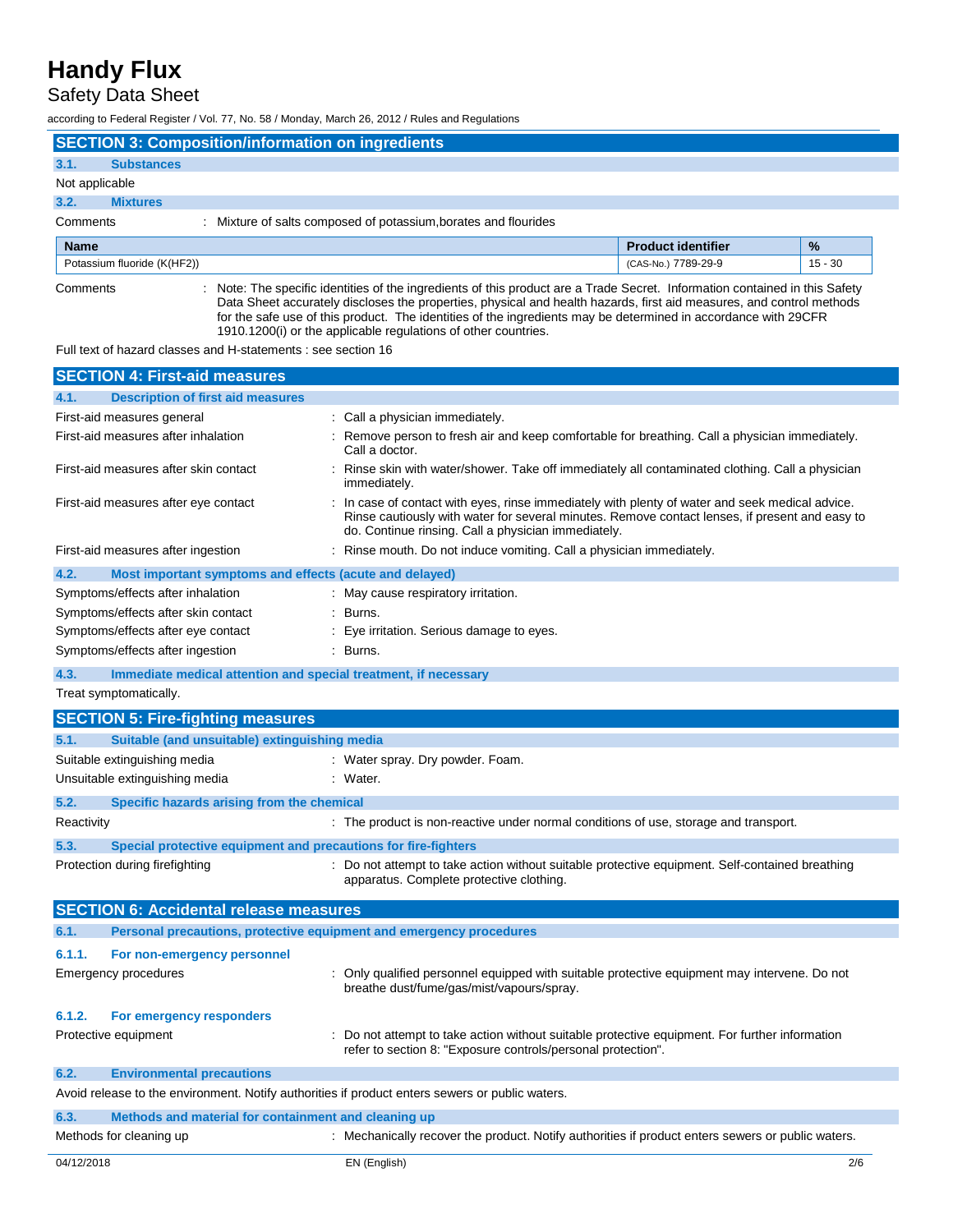## Safety Data Sheet

according to Federal Register / Vol. 77, No. 58 / Monday, March 26, 2012 / Rules and Regulations

| Other information                                                    | : Dispose of materials or solid residues at an authorized site.                                                                                                                                                                                                                                     |
|----------------------------------------------------------------------|-----------------------------------------------------------------------------------------------------------------------------------------------------------------------------------------------------------------------------------------------------------------------------------------------------|
| <b>Reference to other sections</b><br>6.4.                           |                                                                                                                                                                                                                                                                                                     |
| For further information refer to section 13.                         |                                                                                                                                                                                                                                                                                                     |
| <b>SECTION 7: Handling and storage</b>                               |                                                                                                                                                                                                                                                                                                     |
| <b>Precautions for safe handling</b><br>7.1.                         |                                                                                                                                                                                                                                                                                                     |
| Precautions for safe handling                                        | : Obtain special instructions before use. Do not handle until all safety precautions have been<br>read and understood. Use only outdoors or in a well-ventilated area. Avoid contact with skin<br>and eyes. Do not breathe dust/fume/gas/mist/vapours/spray. Wear personal protective<br>equipment. |
| Hygiene measures                                                     | Separate working clothes from town clothes. Launder separately. Wash contaminated clothing<br>before reuse. Do not eat, drink or smoke when using this product. Always wash hands after<br>handling the product.                                                                                    |
| 7.2.<br>Conditions for safe storage, including any incompatibilities |                                                                                                                                                                                                                                                                                                     |
| Storage conditions                                                   | : Keep container tightly closed. Store locked up. Store in a well-ventilated place. Keep cool.                                                                                                                                                                                                      |
| <b>SECTION 8: Exposure controls/personal protection</b>              |                                                                                                                                                                                                                                                                                                     |
| 8.1.<br><b>Control parameters</b>                                    |                                                                                                                                                                                                                                                                                                     |
| Potassium fluoride (K(HF2)) (7789-29-9)                              |                                                                                                                                                                                                                                                                                                     |
| Not applicable                                                       |                                                                                                                                                                                                                                                                                                     |
|                                                                      |                                                                                                                                                                                                                                                                                                     |
| 8.2.<br><b>Appropriate engineering controls</b>                      |                                                                                                                                                                                                                                                                                                     |
| Appropriate engineering controls                                     | Ensure good ventilation of the work station.                                                                                                                                                                                                                                                        |

Environmental exposure controls : Avoid release to the environment.

## **8.3. Individual protection measures/Personal protective equipment**

#### **Hand protection:**

Protective gloves

#### **Eye protection:**

Safety glasses

#### **Skin and body protection:**

Wear suitable protective clothing

#### **Respiratory protection:**

[In case of inadequate ventilation] wear respiratory protection.

| <b>SECTION 9: Physical and chemical properties</b>            |                             |
|---------------------------------------------------------------|-----------------------------|
| Information on basic physical and chemical properties<br>9.1. |                             |
| Physical state                                                | : Solid                     |
| Appearance                                                    | : White paste.              |
| Colour                                                        | : No data available         |
| Odour                                                         | : No data available         |
| Odour threshold                                               | : No data available         |
| рH                                                            | : No data available         |
| Melting point                                                 | : No data available         |
| Freezing point                                                | : Not applicable            |
| Boiling point                                                 | : No data available         |
| Flash point                                                   | : Not applicable            |
| Relative evaporation rate (butylacetate=1)                    | : No data available         |
| Flammability (solid, gas)                                     | $\therefore$ Non flammable. |
| Vapour pressure                                               | : No data available         |
| Relative vapour density at 20 °C                              | : No data available         |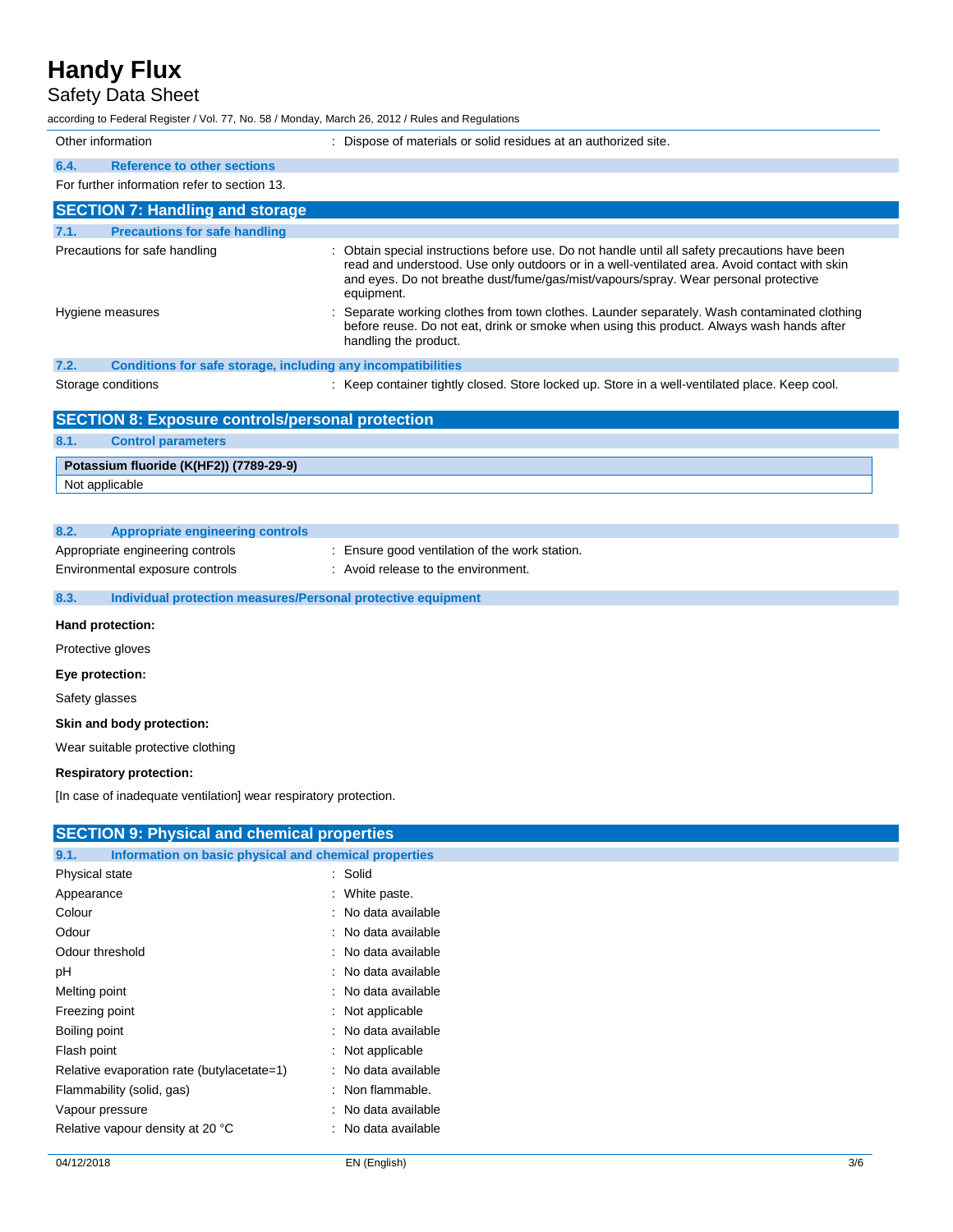## Safety Data Sheet

according to Federal Register / Vol. 77, No. 58 / Monday, March 26, 2012 / Rules and Regulations

| Relative density            | : Not applicable    |
|-----------------------------|---------------------|
| Solubility                  | : No data available |
| Log Pow                     | : No data available |
| Auto-ignition temperature   | : Not applicable    |
| Decomposition temperature   | : No data available |
| Viscosity, kinematic        | : Not applicable    |
| Viscosity, dynamic          | : No data available |
| Explosive limits            | : Not applicable    |
| <b>Explosive properties</b> | : No data available |
| Oxidising properties        | : No data available |
|                             |                     |

#### **9.2. Other information**

No additional information available

|                                                                                    | <b>SECTION 10: Stability and reactivity</b>                  |  |  |  |  |
|------------------------------------------------------------------------------------|--------------------------------------------------------------|--|--|--|--|
| 10.1.                                                                              | <b>Reactivity</b>                                            |  |  |  |  |
| The product is non-reactive under normal conditions of use, storage and transport. |                                                              |  |  |  |  |
| 10.2.                                                                              | <b>Chemical stability</b>                                    |  |  |  |  |
| Stable under normal conditions.                                                    |                                                              |  |  |  |  |
| 10.3.                                                                              | <b>Possibility of hazardous reactions</b>                    |  |  |  |  |
|                                                                                    | No dangerous reactions known under normal conditions of use. |  |  |  |  |
| 10.4.                                                                              | <b>Conditions to avoid</b>                                   |  |  |  |  |
| None under recommended storage and handling conditions (see section 7).            |                                                              |  |  |  |  |
| 10.5.                                                                              | <b>Incompatible materials</b>                                |  |  |  |  |
| Alkai earth metals.                                                                |                                                              |  |  |  |  |
| 10.6.                                                                              | <b>Hazardous decomposition products</b>                      |  |  |  |  |
|                                                                                    | Boron oxide, Potassium oxide, and/or flourides.              |  |  |  |  |
|                                                                                    | <b>SECTION 11: Toxicological information</b>                 |  |  |  |  |
| 11.1.                                                                              | Information on toxicological effects                         |  |  |  |  |

| Acute toxicity                                        | Oral: Harmful if swallowed.                            |
|-------------------------------------------------------|--------------------------------------------------------|
| <b>Handy Flux</b>                                     |                                                        |
| ATE US (oral)                                         | 500 mg/kg bodyweight                                   |
| Potassium fluoride (K(HF2)) (7789-29-9)               |                                                        |
| LD50 oral rat                                         | $160$ mg/kg                                            |
| ATE US (oral)                                         | 160 mg/kg bodyweight                                   |
| Skin corrosion/irritation                             | Not classified                                         |
| Serious eye damage/irritation                         | Causes serious eye irritation.                         |
| Respiratory or skin sensitisation                     | Not classified<br>÷                                    |
| Germ cell mutagenicity                                | Not classified                                         |
| Carcinogenicity                                       | : Not classified                                       |
| Reproductive toxicity                                 | : Suspected of damaging fertility or the unborn child. |
| Specific target organ toxicity (single exposure)      | Not classified                                         |
| Specific target organ toxicity (repeated<br>exposure) | Not classified<br>÷                                    |
| Aspiration hazard                                     | Not classified                                         |
| Symptoms/effects after inhalation                     | : May cause respiratory irritation.                    |
| Symptoms/effects after skin contact                   | Burns.<br>÷                                            |
| Symptoms/effects after eye contact                    | Eye irritation. Serious damage to eyes.                |
| Symptoms/effects after ingestion                      | Burns.                                                 |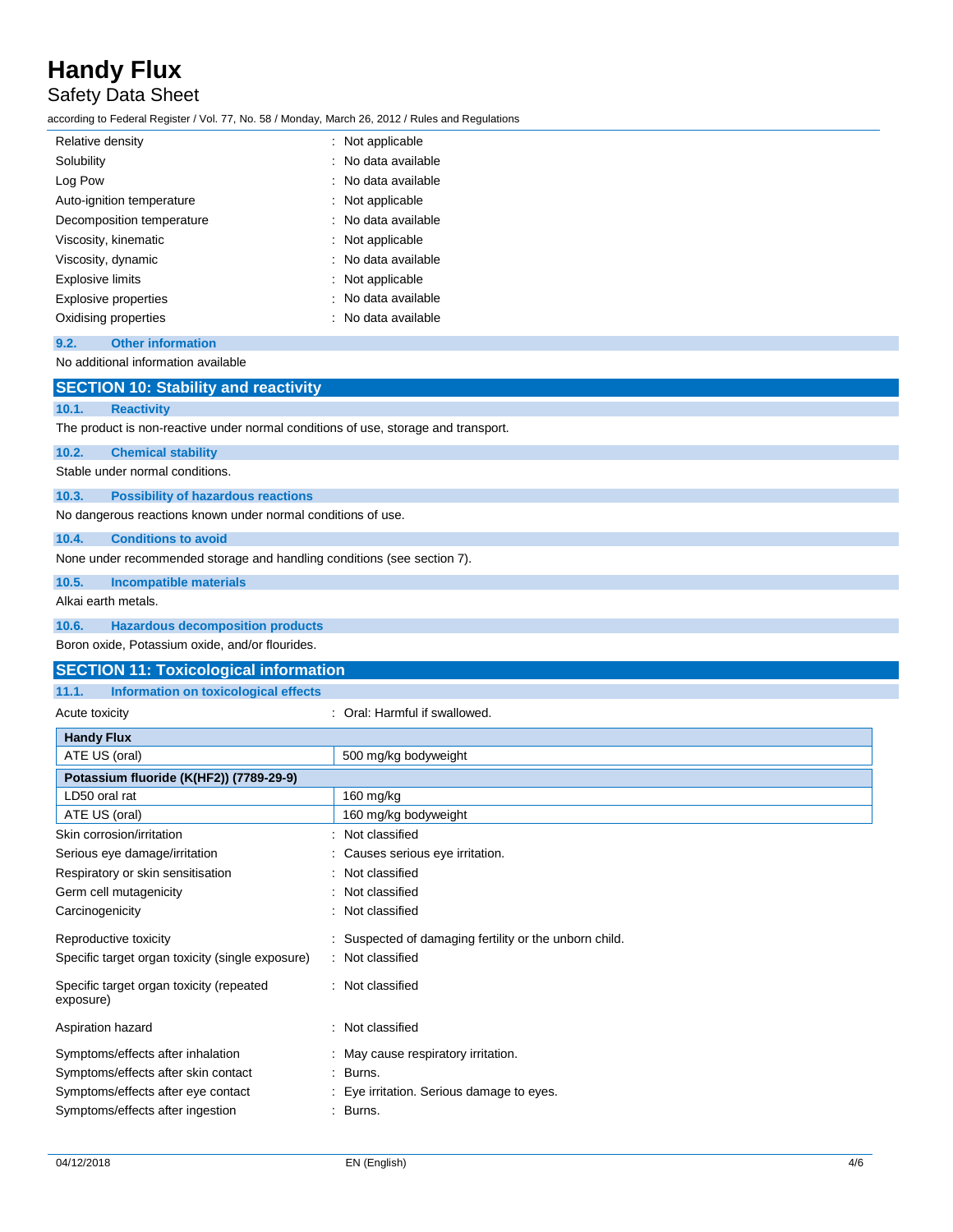## Safety Data Sheet

|                      | Sarety Data Sneet<br>according to Federal Register / Vol. 77, No. 58 / Monday, March 26, 2012 / Rules and Regulations |                                                                                               |
|----------------------|-----------------------------------------------------------------------------------------------------------------------|-----------------------------------------------------------------------------------------------|
|                      | <b>SECTION 12: Ecological information</b>                                                                             |                                                                                               |
| 12.1.                | <b>Toxicity</b>                                                                                                       |                                                                                               |
|                      | Ecology - general                                                                                                     | : Before neutralisation, the product may represent a danger to aquatic organisms.             |
| 12.2.                | <b>Persistence and degradability</b>                                                                                  |                                                                                               |
|                      | No additional information available                                                                                   |                                                                                               |
| 12.3.                | <b>Bioaccumulative potential</b>                                                                                      |                                                                                               |
|                      | No additional information available                                                                                   |                                                                                               |
| 12.4.                | <b>Mobility in soil</b>                                                                                               |                                                                                               |
|                      | No additional information available                                                                                   |                                                                                               |
| 12.5.                | <b>Other adverse effects</b>                                                                                          |                                                                                               |
|                      | No additional information available                                                                                   |                                                                                               |
|                      | <b>SECTION 13: Disposal considerations</b>                                                                            |                                                                                               |
| 13.1.                | <b>Disposal methods</b>                                                                                               |                                                                                               |
|                      | Waste treatment methods                                                                                               | : Dispose of contents/container in accordance with licensed collector's sorting instructions. |
|                      | <b>SECTION 14: Transport information</b>                                                                              |                                                                                               |
|                      | <b>Department of Transportation (DOT)</b><br>In accordance with DOT                                                   |                                                                                               |
| Not applicable       |                                                                                                                       |                                                                                               |
|                      | <b>Transportation of Dangerous Goods</b>                                                                              |                                                                                               |
| Not applicable       |                                                                                                                       |                                                                                               |
|                      | <b>Transport by sea</b>                                                                                               |                                                                                               |
| Not applicable       |                                                                                                                       |                                                                                               |
| <b>Air transport</b> |                                                                                                                       |                                                                                               |
| Not applicable       |                                                                                                                       |                                                                                               |
|                      | <b>SECTION 15: Regulatory information</b>                                                                             |                                                                                               |
|                      | 15.1. US Federal regulations                                                                                          |                                                                                               |
|                      | Potassium fluoride (K(HF2)) (7789-29-9)                                                                               |                                                                                               |
|                      | Listed on the United States TSCA (Toxic Substances Control Act) inventory                                             |                                                                                               |

## **15.2. International regulations**

Listed on the TCSI (Taiwan Chemical Substance Inventory)

## **15.3. US State regulations**

| Potassium fluoride (K(HF2)) (7789-29-9)                    |  |
|------------------------------------------------------------|--|
| U.S. - New Jersey - Right to Know Hazardous Substance List |  |

| <b>SECTION 16: Other information</b> |            |
|--------------------------------------|------------|
| Revision date                        | 01/23/2018 |